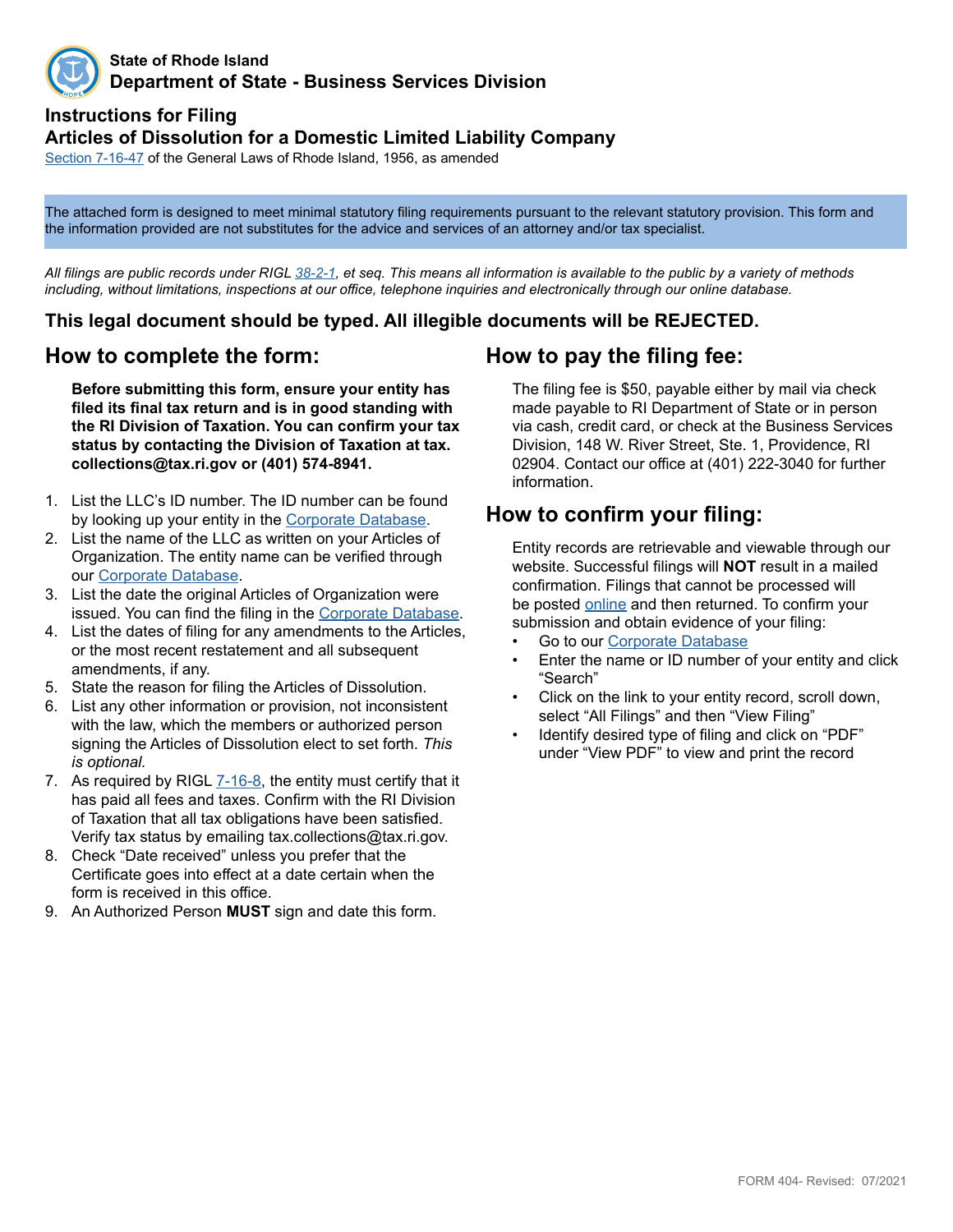

# **Articles of Dissolution**

DOMESTIC Limited Liability Company

 $\rightarrow$  Filing Fee: \$50.00

Pursuant to the provisions of RIGL [7-16-47](http://webserver.rilin.state.ri.us/Statutes/TITLE7/7-16/7-16-47.HTM), the undersigned hereby submits the following Articles of Dissolution:

| 1. Entity ID Number:                                                | 2. The name of the limited liability company is:                                                                                                                                                                                                            |  |  |
|---------------------------------------------------------------------|-------------------------------------------------------------------------------------------------------------------------------------------------------------------------------------------------------------------------------------------------------------|--|--|
| 3. The date of filing of its original Articles of Organization was: |                                                                                                                                                                                                                                                             |  |  |
| all subsequent amendments thereto:                                  | 4. The dates of filing of all amendments to the original Articles of Organization or the most recent restatement, if any, and                                                                                                                               |  |  |
| 5. The reason(s) for filing the Articles of Dissolution are:        |                                                                                                                                                                                                                                                             |  |  |
| Articles of Dissolution elect to set forth:                         | 6. State any other information or provision, not inconsistent with law, which the members or authorized person signing the                                                                                                                                  |  |  |
|                                                                     | 7. The limited liability company certifies that it has no outstanding tax obligations. As required by RIGL 7-16-8, the limited<br>liability company has paid all fees and taxes. [Note: tax status can be verified by emailing tax.collections@tax.ri.gov.] |  |  |

**MAIL TO: Division of Business Services** 148 W. River Street, Providence, Rhode Island 02904-2615 **Phone:** (401) 222-3040 **Website:** www.sos.ri.gov

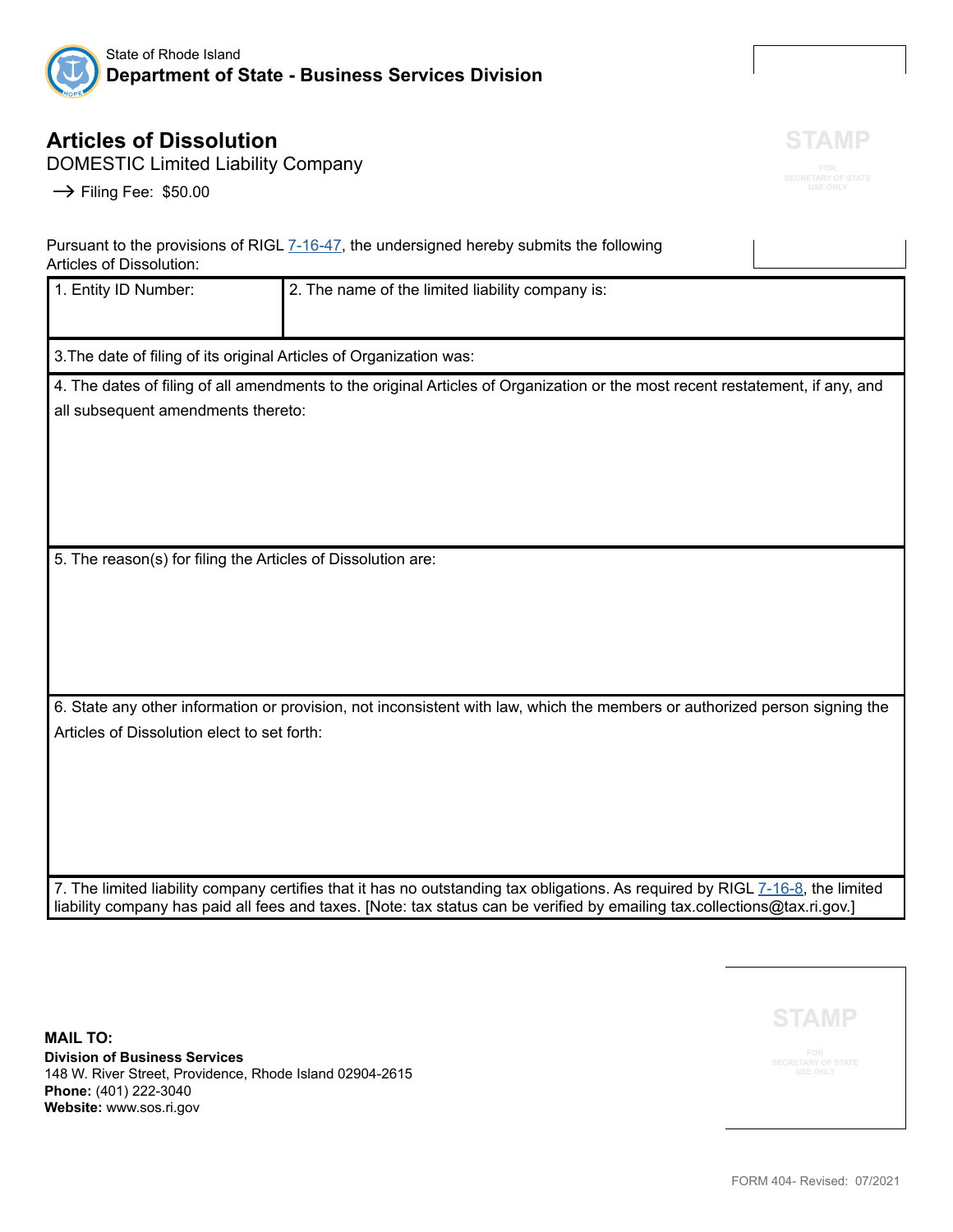| 8. Date when these Articles of Dissolution will be effective: CHECK ONE BOX ONLY                                                                                                                             |                       |          |  |  |
|--------------------------------------------------------------------------------------------------------------------------------------------------------------------------------------------------------------|-----------------------|----------|--|--|
| Date received (Upon filing)                                                                                                                                                                                  |                       |          |  |  |
| Effective date (which shall be a date certain)                                                                                                                                                               |                       |          |  |  |
| Under penalty of perjury, I declare and affirm that I have examined these Articles of Dissolution, including any<br>accompanying attachments, and that all statements contained herein are true and correct. |                       |          |  |  |
| Name of Authorized Person                                                                                                                                                                                    | <b>Street Address</b> |          |  |  |
|                                                                                                                                                                                                              |                       |          |  |  |
| City/Town                                                                                                                                                                                                    | State                 | Zip Code |  |  |
|                                                                                                                                                                                                              |                       |          |  |  |
| Signature of Authorized Person                                                                                                                                                                               | Date                  |          |  |  |
|                                                                                                                                                                                                              |                       |          |  |  |